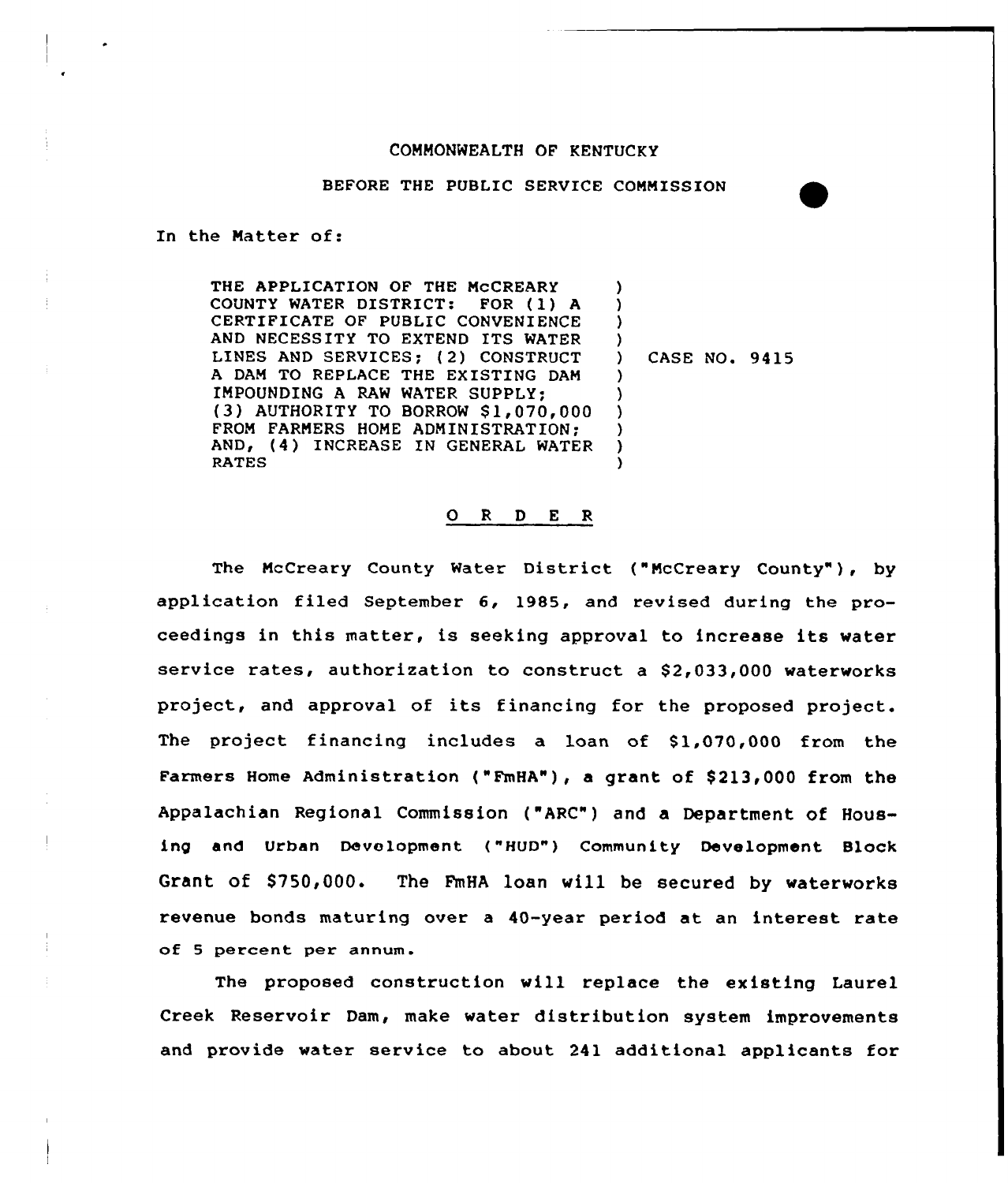service. Plans and specifications for the construction prepared by Kenvirons, Inc., of Frankfort, Kentucky, ("Engineers") have been approved by the Division of Water of the Natural Resources and Environmental Protection Cabinet.

<sup>A</sup> hearing was held in the offices of the Public Service Commission, Frankfort, Kentucky, on April 8, 1986. There were no intervenors present and no protests were entered. This Order grants rates designed to produce an annual increase in revenues of  $$63,511.$ 

#### TEST PERIOD ADJUSTMENTS

#### REVENUES AND EXPENSES

McCreary County reported net operating income of \$39,141 for the 12-month test period ending July 31, 1985. In order to recognize normal operating conditions and the proposed expansion of the system, McCreary County proposed several adjustments to test period operations. The Commission finds the proposed adjustments acceptable for rate-making purposes, with the following exceptions:

## Operating Revenue

NcCreary County reported test period operating revenues of \$581,479. A surcharge of \$21,308 and an adjustment to Accounts Receivable of \$12,400 were proposed, increasing reported revenues a total of \$33,708. These two items were the result of an attempt to correct revenue figures from the 12 months prior to the test period and are not reflective of test year operations. The Commission concludes that these two items result in an overstatement

 $-2-$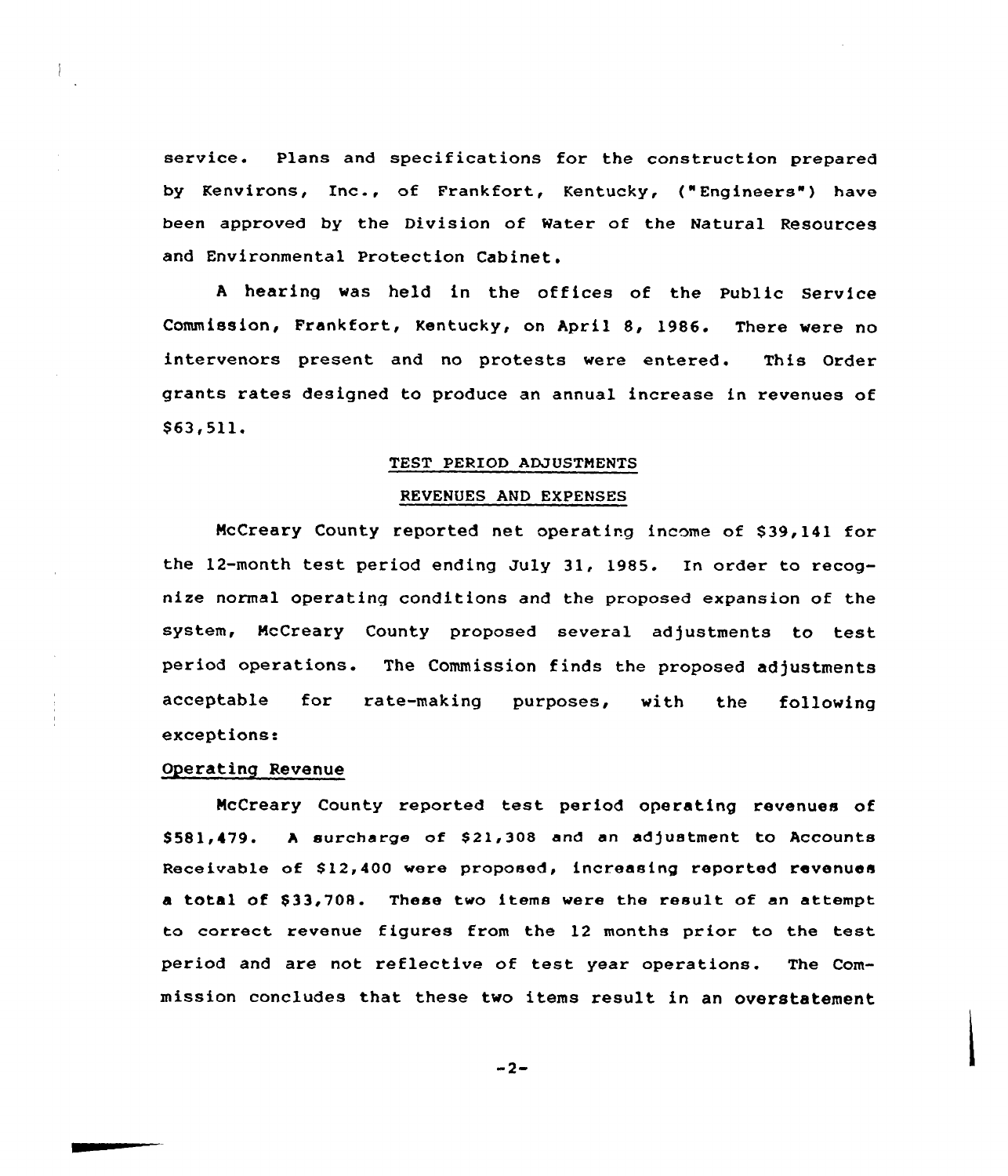of NcCreary County's test year revenues and has, therefore, reduced test year operating revenues by \$33,708.

McCreary County reduced test year operating revenues by \$ 14,305 through adjustments to customer bills. While the Commission finds water loss adjustments to be acceptable, NcCreary County's witness testified that approximately 60 percent of these adjustments were due to leaks on the customer's side of the meter. Leaks on the customer's side of the meter are the responsibility of the individual customer and such costs should not be borne by all of the ratepayers. Accordingly, we have adjusted McCreary County's test period operating revenues by adding back \$8,583 of this amount.

NcCreary County adjusted test period operating revenues by \$10,944 to recognize the revenue to come from new customers of the expanded system, and the elimination of the 53 cents per bill surcharge. McCreary County also proposed an increase of  $$1,746$  to Niscellaneous Service Revenues. McCreary County based these adjustments on approximately 241 additional customers and a test year average usage from each rate category, producing adjusted test year operating revenues of \$569,044. The Commission has adjusted NcCreary County's proposal by 81,720 using the actual test year billing analysis and finds McCreary County's adjusted test year revenues to be \$570,764.

## Operation and Maintenance Expenses

and and is a large of the

NcCreary County proposed to increase its operation and maintenance expenses by \$30,000 but provided no support for these increases other than estimates based on the proposed expansion and

 $-3-$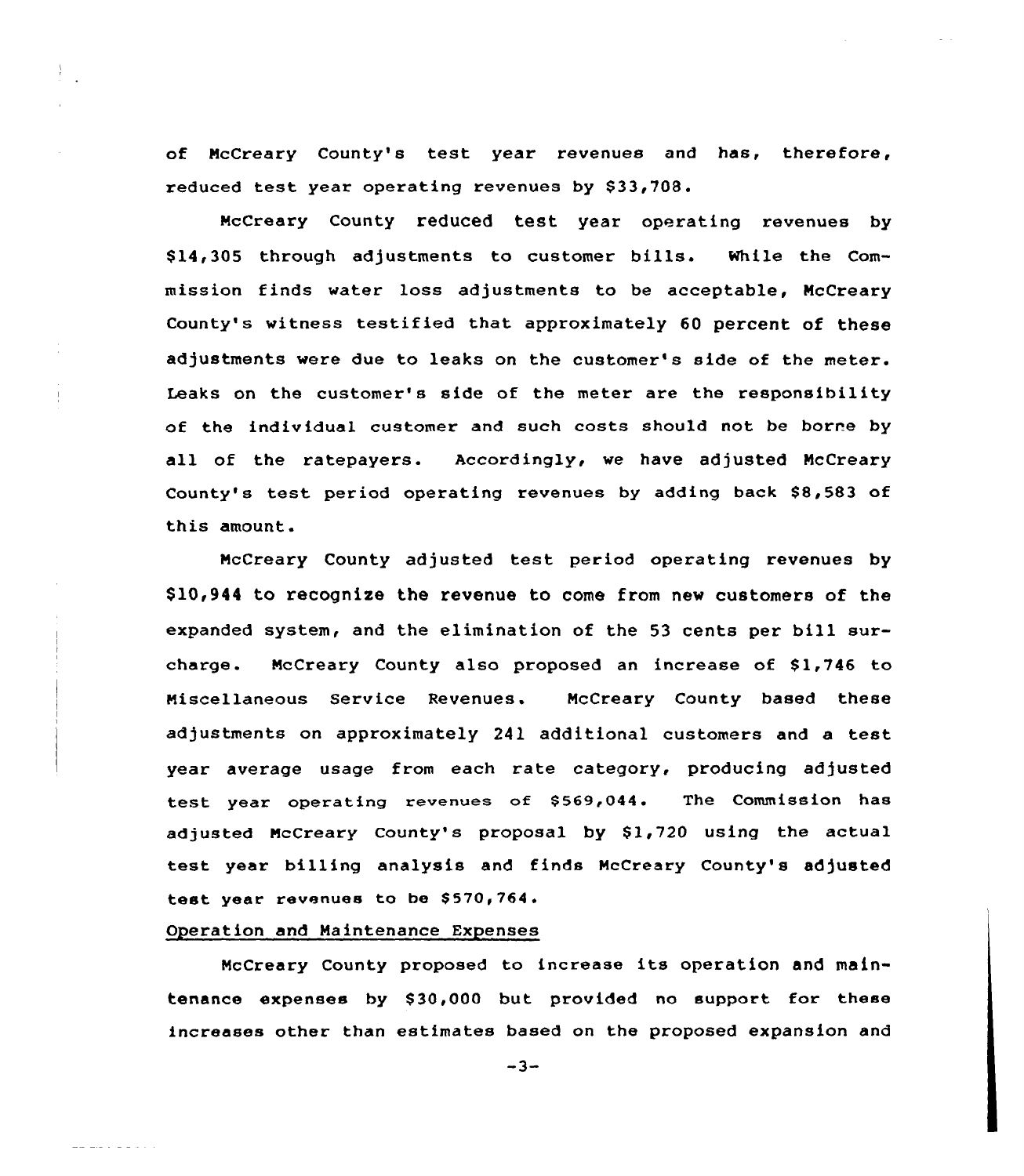other increases in expenses. McCreary County's vitness testified that McCreary County could not provide additional support. The Commission generally does not allow adjustments that are not known and measurable and finds NcCreary County's proposal to be unacceptable in this instance.

NcCreary County expensed S30,900 for two line extension projects during the test year. It is the Commission's judgment that these extensions will benefit future periods and therefore should be capitalized, resulting in a reduction of \$30,900 to McCreary County's operating expenses and an increase of \$773 to reflect depreciation on the capitalized expenditures.

## Depreciation Expense

 $\frac{1}{3}$  .  $\frac{1}{3}$ 

Test period depreciation expense reported by NcCreary County was \$ 77,592, resulting in a composite depreciation rate of approximately 2.41 percent.<sup>1</sup> For rate-making purposes the Commission generally allows depreciation only on that portion of plant acquired through investment, not on plant acquired through contributions. Thus, in determining the reasonable depreciation expense, the Commission has excluded \$1,703,207 of plan representing McCreary County's contributions in aid of construction at the end of the test period.

NcCreary County made no pro fonna adjustments to depreciation expense to account for the plant expansion in this proceeding. Of the  $$2,033,000$  project proposed,  $$1,070,000$  will be financed by

 $\mathbf{I}$ Plant In Service  $7/31/85$  3,224,234<br>Depreciation Exp: test year  $77,592$ Depreciation Exp: test year  $77,592$ <br>Depreciation Rate  $(77,592 \div 3,224,234)$  2.41% Depreciation Rate  $(77, 592 + 3, 224, 234)$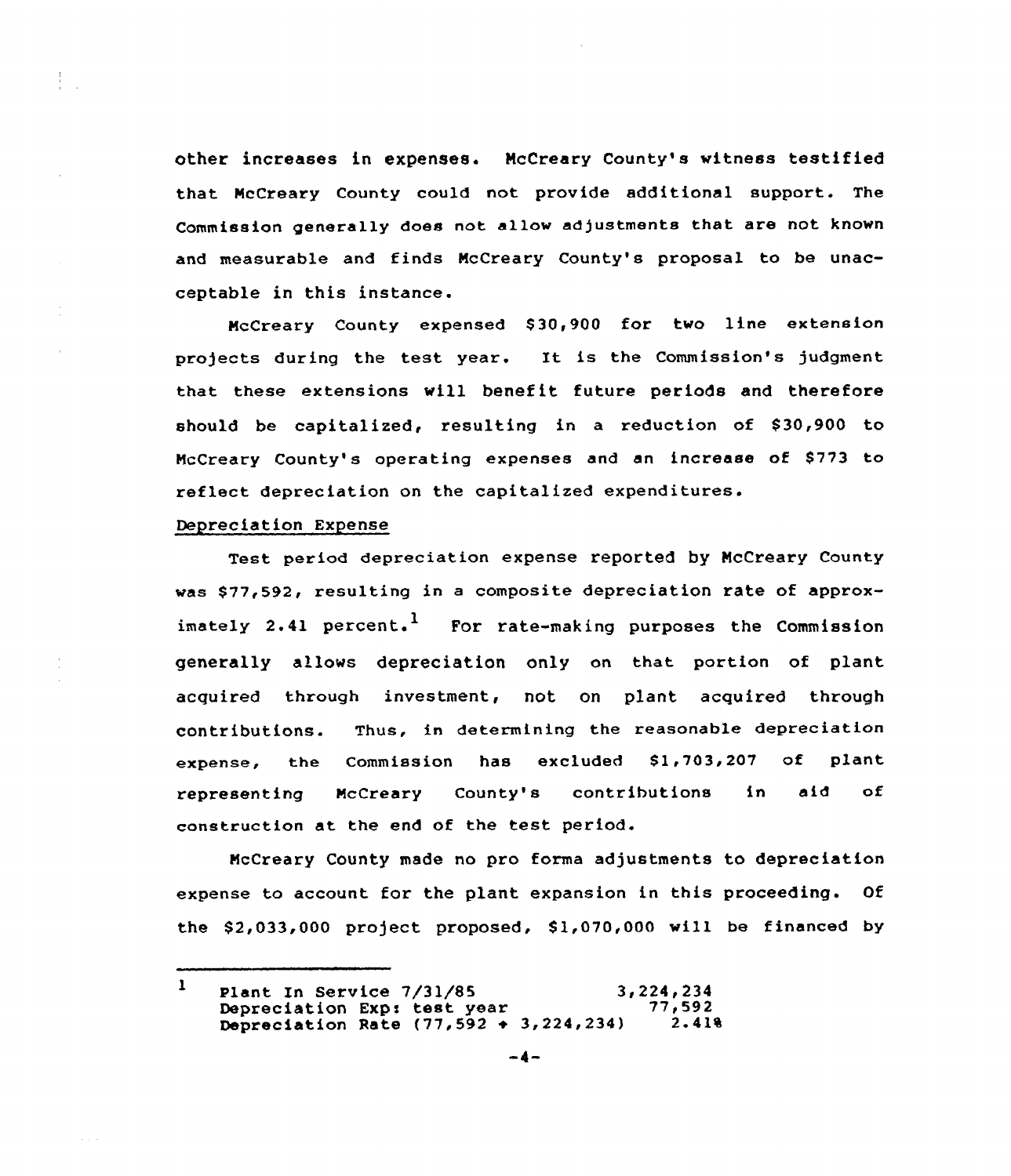debt. Although McCreary County made no adjustments, the Commission finds it reasonable to allow depreciation expense on the noncontributed portion of the expansion and has thus determined NcCreary County's depreciation expense for rate-making purposes to be  $$64.160.<sup>2</sup>$ 

Adjustments to McCreary County's test period operations produced the following results:

|                    | Actual    | Company<br>Adjustments | Commission<br>Adjustments | Adjusted<br><b>Balance</b> |
|--------------------|-----------|------------------------|---------------------------|----------------------------|
| Operating Revenues | \$581,479 | 12,690                 | $$<$ 23,405>              | 5570, 764                  |
| Operating Expenses | 542,339   | 30,000                 | $\langle 74, 332 \rangle$ | 498,007                    |
| Operating Income   | \$39,140  | 5<17,310>              | \$50,927                  | \$72,757                   |

#### Revenue Requirements

The Commission has determined McCreary County's average annual debt service for the <sup>5</sup> years subsequent to the test period to be \$129,229, which includes the 5 percent interest on the new debt of \$1,070,000. The adjusted operating income of \$72,757 plus interest income in the amount of \$3,953 results in total income for rate-making purposes of \$ 76,711 and will allow NcCreary County <sup>a</sup> debt-service coverage ("DSC") of .59.

 $\overline{2}$ Plant In Service Less: Contributions \$ 3 ~224~234  $(1, 703, 205)$ 1 g521g029 Depreciable Plant X Rate 0241 Allowable Depreciation (Test Year) \$ 36,657 Depreciation on Capitalized Expenditures 753 Plant Additions 1,070,000 X Rate2.5a 26,750<br>564,160 Depreciation for Rate-making Purposes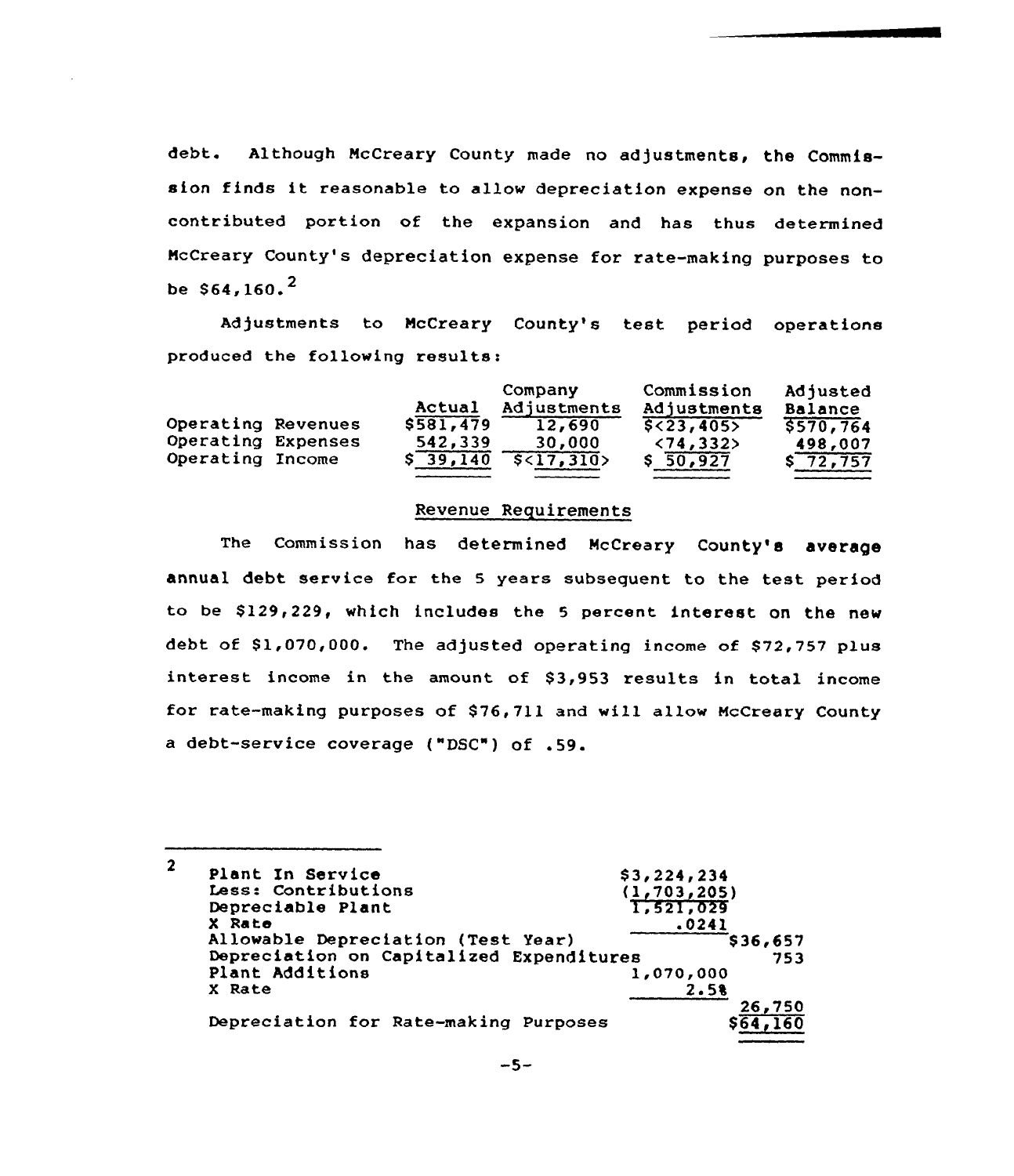The additional revenues granted in this case will provide HcCreary County with <sup>a</sup> DSC of 1.08. An analysis of cash flow indicates that a DSC of 1.08 will allow McCreary County to cover its operating expenses, service its debt and provide adequate funds for growth; however, since the 1.08 DSC does not meet the parity requirement of the Bond Ordinance the Commission advises NcCreary County to review its financial position after completion of the expansion program.

## FTNDINGS AND ORDERS

The Commission, after: consideration of the application and evidence of record and being advised, is of the opinion and finds that:

1. Public convenience and necessity require that the construction proposed in the application and record be performed and that <sup>a</sup> certificate of public convenience and necessity be granted.

2. The proposed pro)ect for the NcCreary County water system includes <sup>241</sup> service connections, about <sup>21</sup> miles of 8-, 6-, 4-, 3- and 2-inch water main, two 150,000-gallon water storage tanks, construction of <sup>a</sup> new earthfill dam and miscellaneous appurtenances. The low bids received for the proposed construction totaled \$1,623,860, which will require about \$2,033,000 in project funding after allowances are made for fees, contingencies, other indirect costs and additional construction being considered as a result of receiving bids under the final estimate.

3. NcCreary County should obtain approval from the Commission prior to performing any additional construction not expressly certificated by this Order.

 $-6-$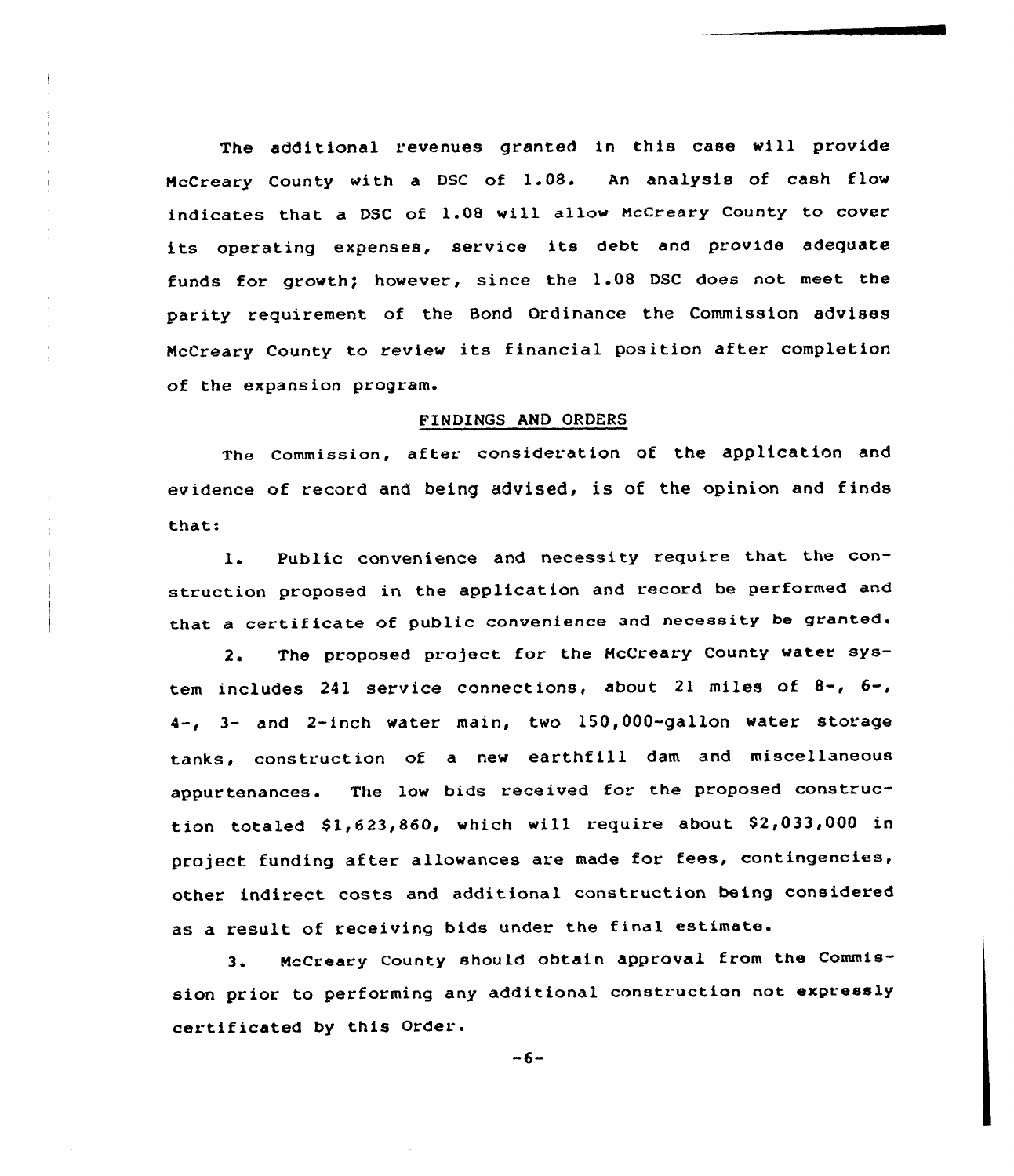4. Any deviations from the construction herein approved which could adversely affect service to any customer should be done only with the prior approval of this Commission.

5. NcCreary County should furnish duly verified documentation of the total costs of this project including the cost of construction and all other capitalized costs (engineering, legal, administrative, etc.) within <sup>60</sup> days of the date that construction is substantially completed. Said construction costs should be classified into appropriate plant accounts in accordance with the Uniform System of Accounts for Water Utilities prescribed by this Commission.

6. NcCreary County's contract with its Engineer should require the prevision of full-time resident inspection under the general supervision of a professional engineer with a Kentucky registration in civil or mechanical engineering to insure that the construction work is done in accordance with the contract plans and specifications and in conformance with the best practices of the construction trades involved in the project.

7. McCreary County should require the Engineer to furnish <sup>a</sup> copy of the "as-built" drawings and <sup>a</sup> signed statement that the construction has been satisfactorily completed in accordance with the contract plans and specifications within 60 days of the date of substantial completion of this construction.

8. A  $5/8$ -inch x  $3/4$ -inch meter should be the standard customer service meter for all new customers and should be installed at all points of service unless the customer provides sufficient justification for the installation of a larger meter.

 $-7-$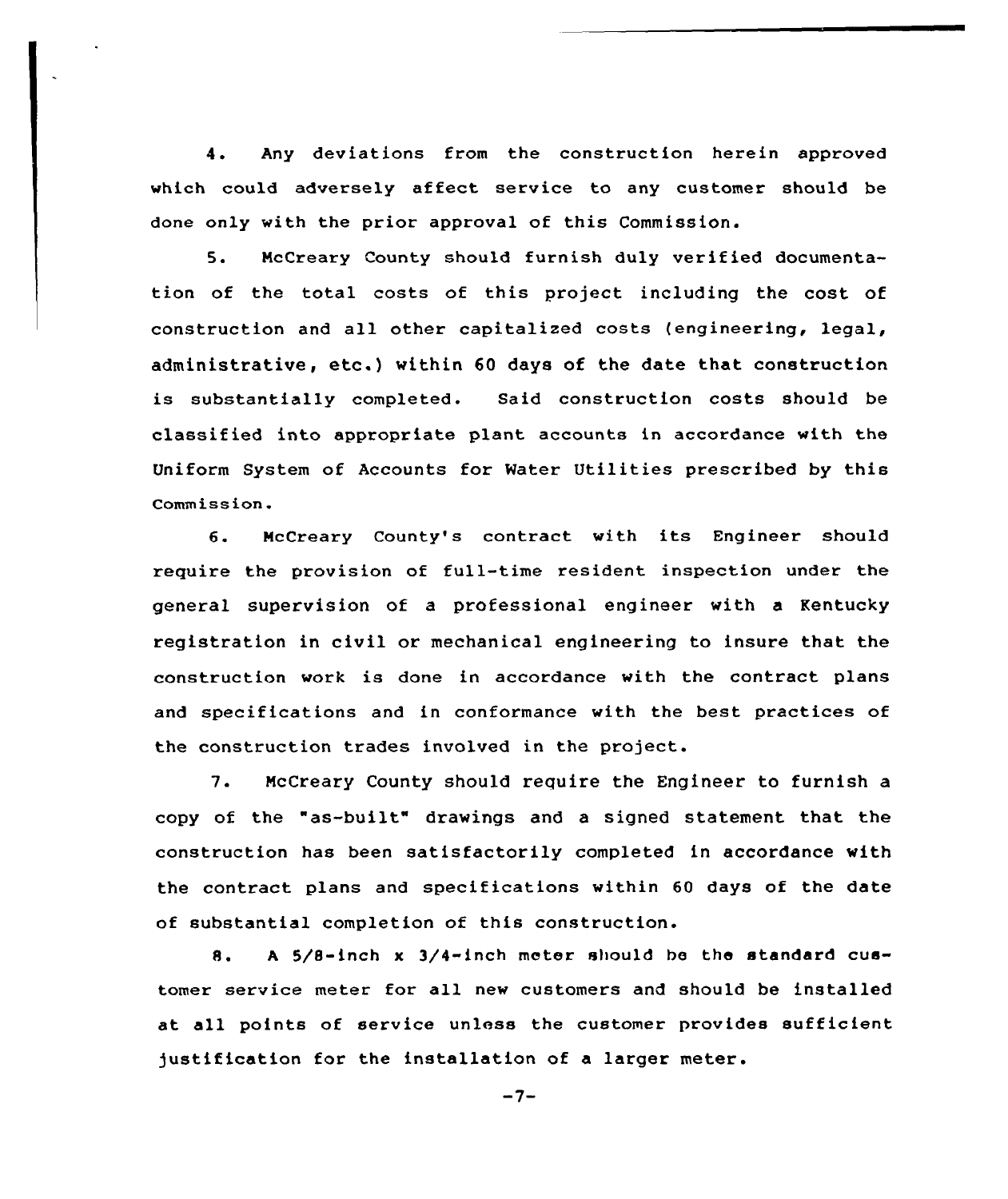9. The financing plan proposed by NcCreary County is for lawful objects within the corporate purposes of its utility operations, is necessary and appropriate for and consistent with the proper performance of services to the public and will not impair its ability to perform these services and should, therefore, be approved.

10. The financing secured by NcCreary County for this pro) ect will be needed to pay for the work herein approved. NcCreary County's financing plan should, therefore, be approved.

IT IS THEREFORE ORDERED that:

1. McCreary County be and it hereby is granted <sup>a</sup> certificate of public convenience and necessity to proceed with the proposed construction project as set forth in the drawings and specifications of record herein.

2. NcCreary County's plan of financing consisting of a loan from the FmHA in the amount of  $$1,070,000$  with an interest rate of 5 percent and a 40-year term, a grant from the ARC in the amount of  $$213,000$  and a grant from the HUD in the amount of  $$750,000$  be and it hereby is approved.

3. McCreary County shall comply with all matters set out in Findings <sup>3</sup> through <sup>8</sup> as if the same were individually so ordered.

4. The rates in Appendix <sup>A</sup> be and they hereby are approved for water service rendered by NcCreary County on and after the date of this Order.

S. Within 30 days from the date of this Order NcCreary County shall file with this Commission the revised tariff sheets setting out the rates approved herein.

 $-8-$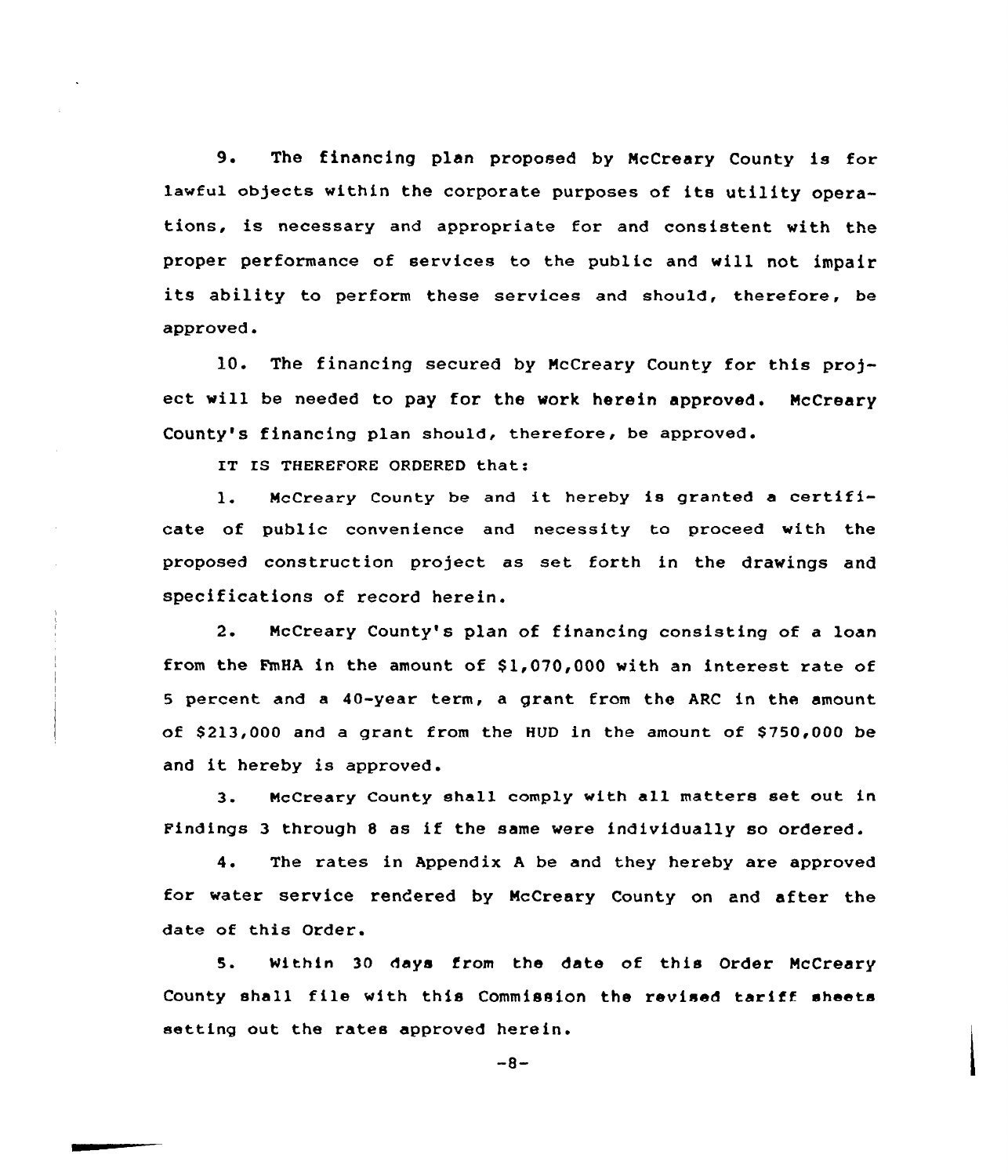Nothing contained herein shall be deemed a warranty of the commonwealth of Kentucky, or any agency thereof, of the financing herein authorized.

Done at Frankfort, Kentucky, this 21st day of May, 1986.

PUBLIC SERVICE CONNISSION

rd D. Johna l

Ce Chairman () Commissioner

للمستعمل والمستعمر والمستحدث والمتناور

ATTEST:

**Secretary**